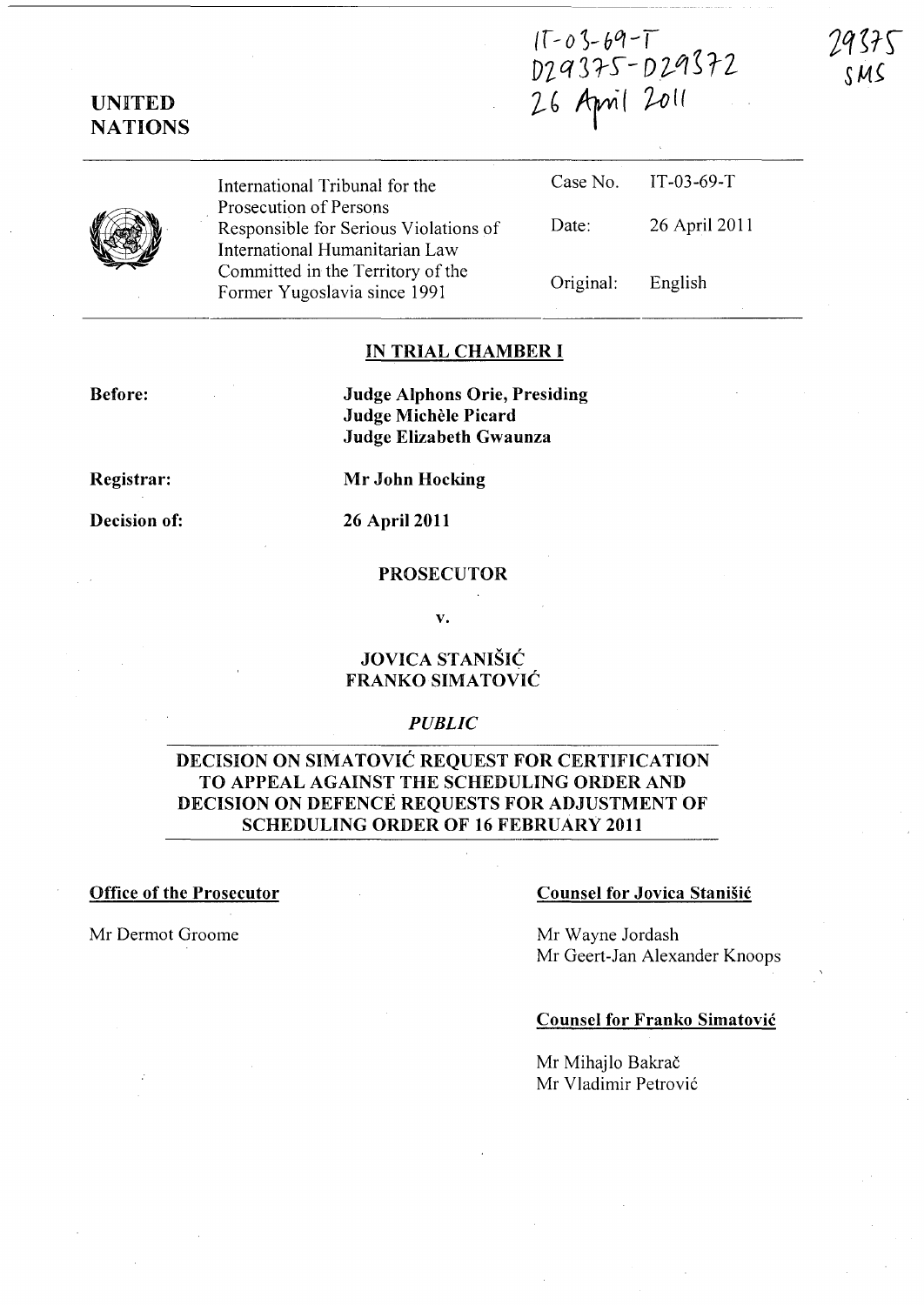# I. PROCEDURAL HISTORY

1. On 8 April 2011, the Simatovi6 Defence requested certification to appeal the Chamber's "Scheduling Order and Decision on Defence Requests for Adjustment of Scheduling Order of 16 February 2011", filed on 1 April 2011 ("Request" and "Impugned Decision", respectively).<sup>1</sup> In the Impugned Decision, the Chamber partly granted a Defence request for additional time before the commencement of the Defence case, should there be a need to present one.<sup>2</sup>

2. On 15 April 2011, the Prosecution responded to the Request, not taking a position on the relief sought therein. $3$ 

# 11. SUBMISSIONS OF THE PARTIES

3. The Simatović Defence submits that the Impugned Decision affects Simatović's right to a fair trial, specifically his right to have adequate time and facilities for the preparation of his defence.<sup>4</sup> The Simatović Defence recalls that it previously requested a period of five months between the Chamber's Rule 98 *bis* decision and the commencement of the Defence case for the coaccused Stanišić.<sup>5</sup> According to the Simatović Defence, the Impugned Decision established a schedule wherein presentation of evidence by the Stanišić Defence would start "1 month and 10 days" after the Rule 98 *bis* decision, thus directly affecting Simatović's right to have adequate time to prepare his defence.<sup>6</sup> The Simatović Defence argues that without adequate preparation time, it will not be in a position to present key evidence challenging the Indictment.<sup>7</sup> The Simatović Defence stresses that an "immediate resolution of the issue would prevent a situation in which the Appeals Chamber may order that the Accused be 'retried according to law' pursuant to Rule 117 (C) of the Rules, if the Appeal[s] Chamber were to find that Simatovi6 did not have the appropriate period of time to prepare his defence case". 8

- $\overline{\mathbf{5}}$ Request, para. 6.
- 6 Ibid.
- Request, paras 7-9 .
- $\boldsymbol{8}$ . Request, para. 10.

Request for Certification to Appeal under Rule 73 (8) Against the Scheduling Order and Decision on Defence Requests for Adjustment of Scheduling Order of 16 February 2011, 8 April 2011. The Simatovic Defence also requested expedited pleadings pursuant to Rule 127, Request, para. 18. The Chamber granted this request on II April 2011 and set the deadline for responses to the Request to 15 April 2011, T. 11438.

 $\sqrt{2}$ Impugned Decision, p. 4.

 $\overline{\mathbf{3}}$ Prosecution Response to Defence Request for Certification to Appeal Scheduling Order, 15 April 2011 ("Response").

<sup>4</sup>  Request, para. 5.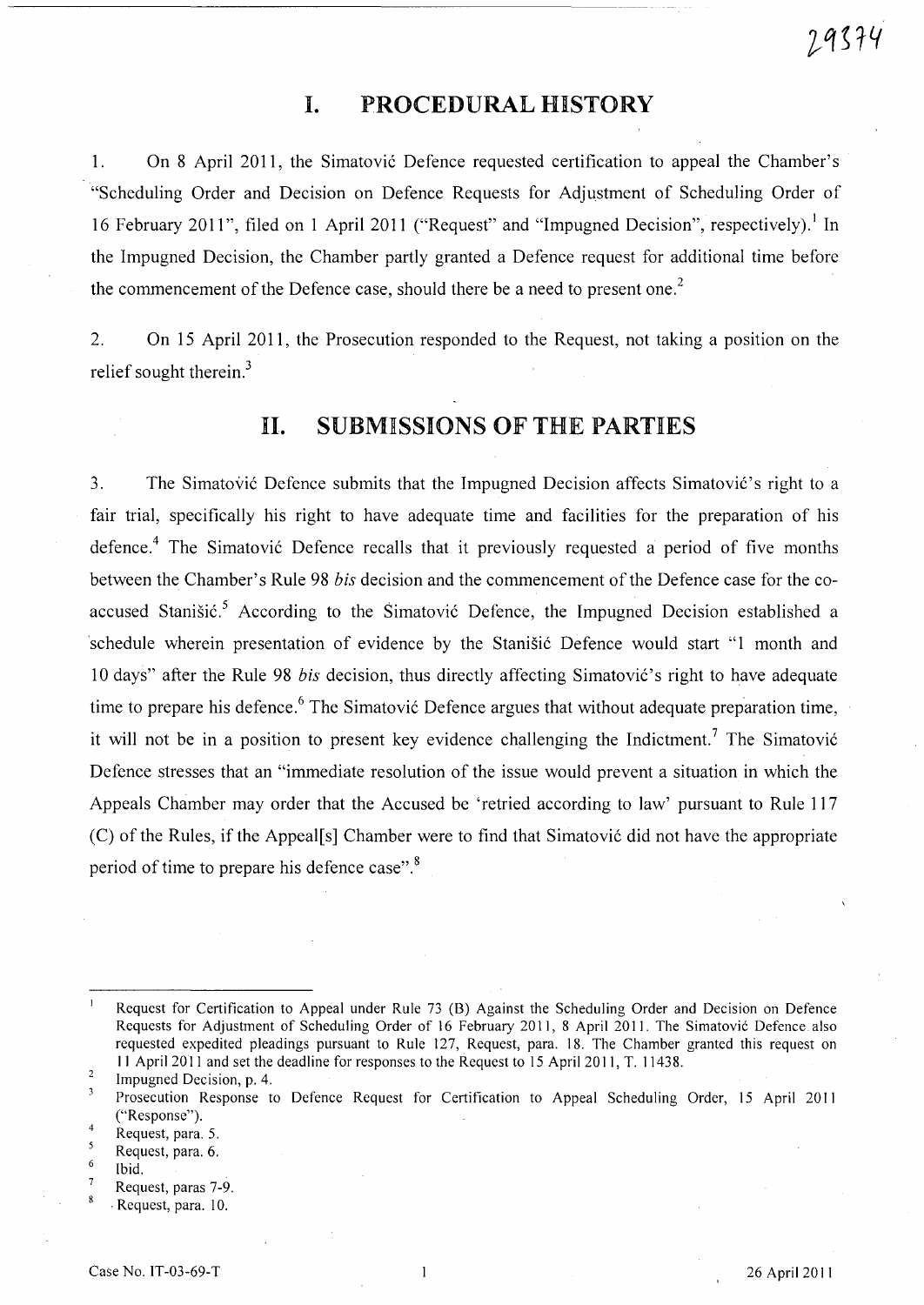4. In substantiating its claim for more time, the Simatovic Defence recalls its arguments about late appointment of counsel and inadequate hand-over of material from previous counsel.<sup>9</sup> It submits that "practically the only time in which it [will be] able to use all [...] its resources for the preparation of the defence case is after 15 April 2011", thus only providing for a period of a month and a half until the required submissions according to Rule 65 ter of the Rules.<sup>10</sup>

5. The Prosecution, while taking no position on the Request, submits that the assessment of preparation time must be viewed in actual time available for Defence preparations.<sup>11</sup> It argues that the last Prosecution witness testified on 9 February 2011 and that the Chamber on a previous occasion specifically held that the adjournment prior to the Rule 98 *bis* submissions was also intended to be used for Defence case preparations.<sup>12</sup>

# Ill. APPLICABLE LAW

6. Rule 73 (B) of the Tribunal's Rules of Procedure and Evidence ("Rules") requires two cumulative criteria to be satisfied to allow a Trial Chamber to grant a request for certification to appeal: 1) that the decision involved an issue that would significantly affect the fair and expeditious conduct of the proceedings or the outcome of the trial, and 2) that, in the opinion of a Trial Chamber, an immediate resolution by the Appeals Chamber may materially advance the proceedings.

# IV. DISCUSSION

7. With respect to the first prong of Rule 73 (B), the Chamber considers that the Impugned Decision involves the issue of how much time to grant to Simatovic to prepare his defence. This issue significantly affects the fair and expeditious conduct of the proceedings or the outcome of the trial, thus meeting the first prong of Rule 73 (B) of the Rules.

8. The Chamber further considers that granting certification to appeal at this stage may materially advance the proceedings as any prejudice, if found by the Appeals Chamber, could more appropriately be remedied during the trial as opposed to during an appeals procedure. Remedying a prejudice arising from the issue at hand during the first instance proceedings has a positive effect on the expeditiousness of the overall proceedings. In this respect, the Chamber also notes that granting

 $^{9}$  Request, para. 11.

 $^{10}$  Request, para. 16.

 $\frac{11}{12}$  Response, fn. 5.

Ibid.